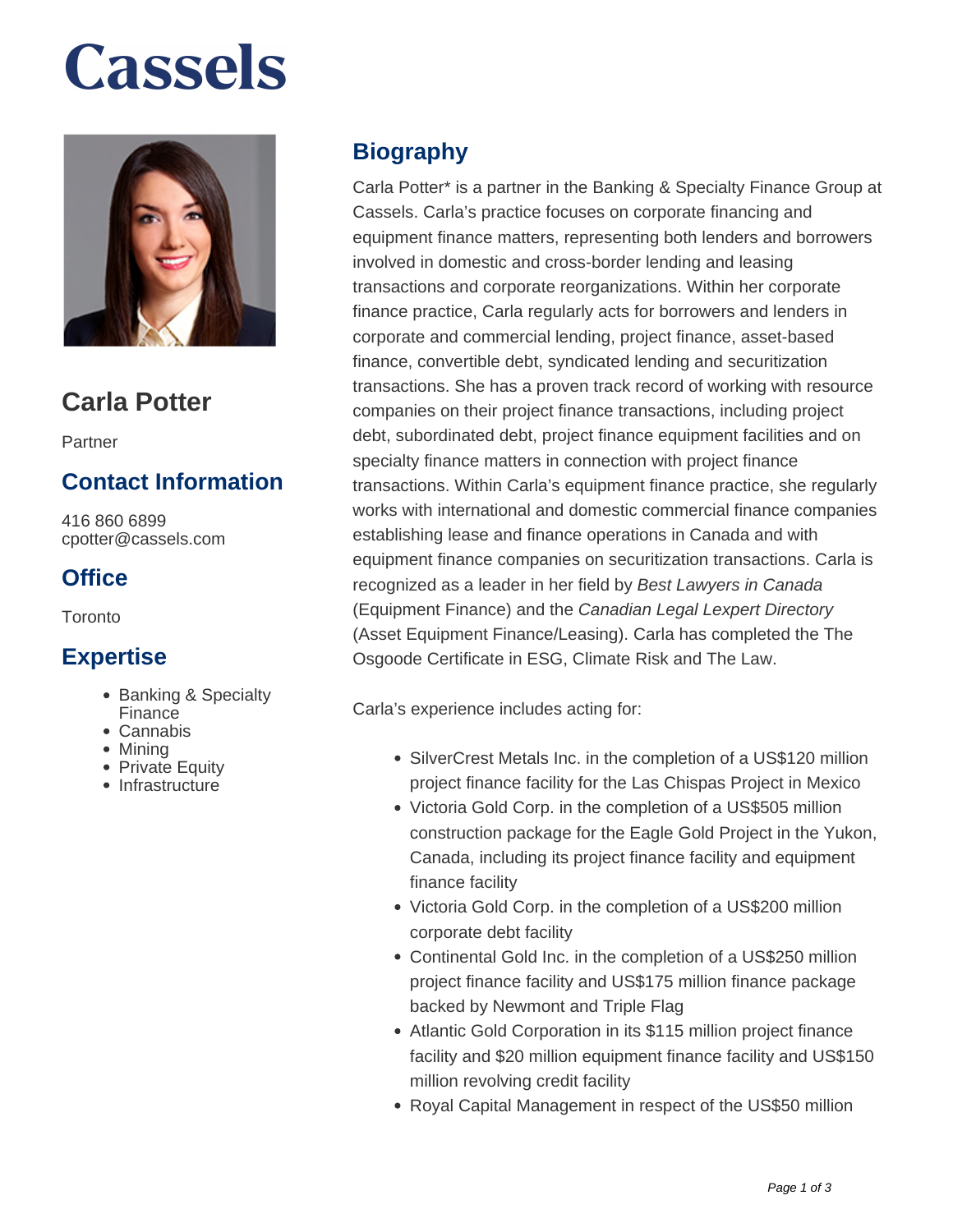## **Cassels**

facility for McEwen Mining's Gold Bar Mine

- Tahoe Resources Inc. in the completion of a US\$150 million revolving credit facility
- TMAC Resources Inc. in the completion of a US\$120 million senior secured term facility
- Pioneer Energy in its \$377 million sale to Parkland Fuel **Corporation**
- Stonebriar Commercial Finance Canada in its securitizations of equipment finance contracts
- A US-based leasing company in its securitization of equipment finance contracts, including electronic chattel paper

Carla is a Chartered Professional Accountant and Chartered Accountant with experience working at national accounting firms in both an assurance and business advisory capacity and brings this experience to bear in her practice. She is also a prolific author and regularly speaks on various topics relating to equipment finance and corporate finance matters. Select publications include:

- Equipment Finance in Canada (co-author)
- Asset Based Lending in Canada: Canadian Primer on Asset Based Financing, Second Edition (co-author)
- Asset Based Lending, Lexis Nexis Commercial Law Module (co-author)
- Project Finance in Canada (contributor)

\*denotes Professional Corporation

#### **Achievements**

- Best Lawyers in Canada (Equipment Finance)
- Canadian Legal Lexpert Directory (Asset Equipment Finance/Leasing)

#### **Recent Representative Work**

- Anaconda Mining Enters into US\$8 Million Loan Facility with Auramet International
- Sandstorm Gold to Spin-Out Hod Maden Interest and Antamina Royalty
- Orla Mining Enters into US\$150 Million Secured Credit Facility